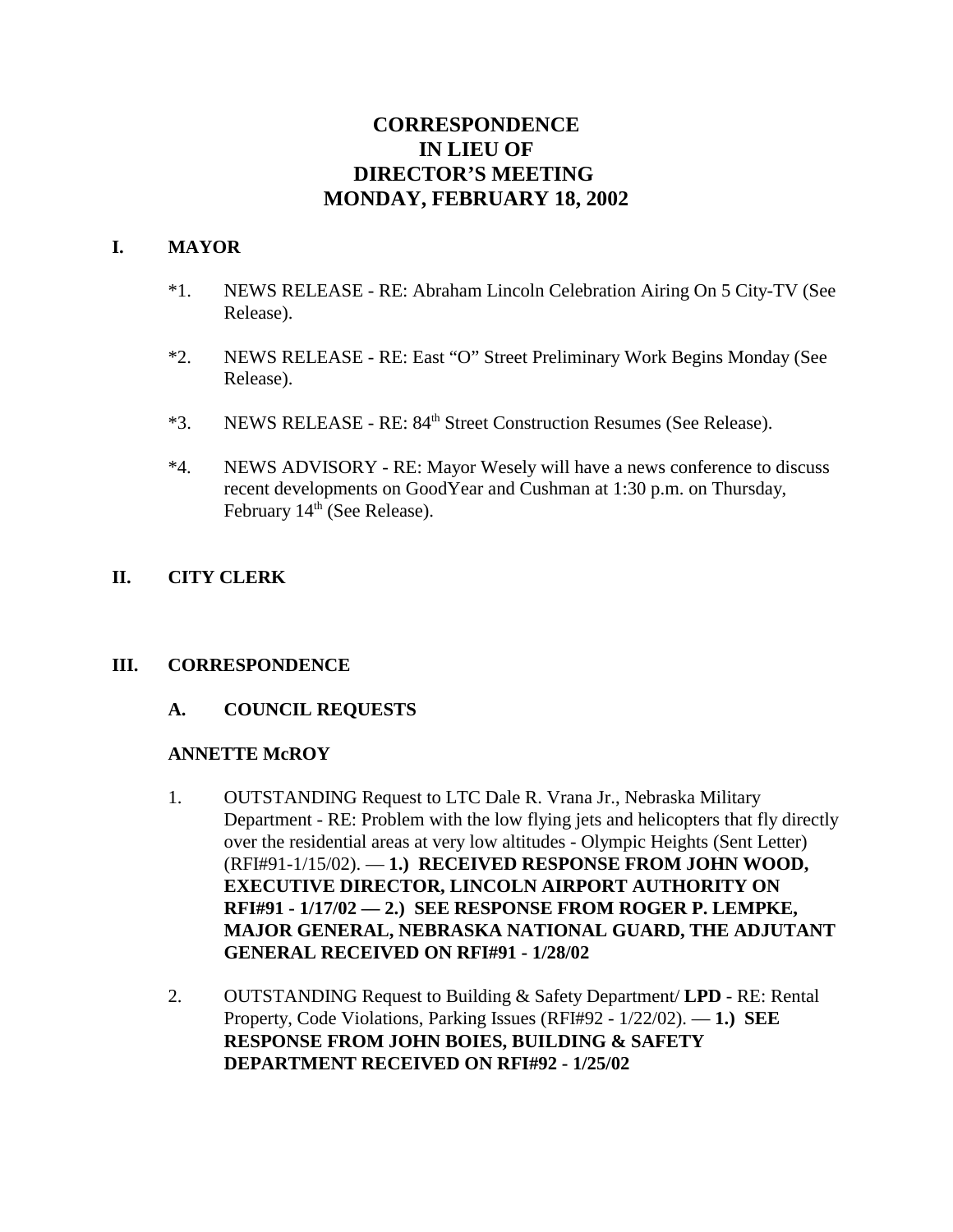- 3. OUTSTANDING Request to Planning/Building & Safety/ **Urban Development** /Parks & Rec. - RE: The development behind West Lincoln Park 2 (RFI#94 - 1/22/02)**. — 1.) SEE RESPONSE FROM RAY HILL, PLANNING DEPARTMENT RECEIVED ON RFI#94 - 1/25/02 — 2.) SEE RESPONSE FROM CHUCK ZIMMERMAN, BUILDING & SAFETY DEPARTMENT RECEIVED ON RFI#94 - 1/28/02 —3.) SEE RESPONSE FROM MARK CANNEY, PARKS & RECREATION, RECEIVED ON RFI #94 - 01-29-02**
- 4. OUTSTANDING Request to **Urban Development Department/Mayor's Office** - RE: The Antelope Valley project's community development - grant money (RFI#96 - 1/30/02)
- 5. OUTSTANDING Request to **Lynn Johnson, Parks & Recreation Director** RE: A large old tree in Trago Park (RFI#97 - 1/30/02)
- 6. Request to Public Works & Utilities Department RE: Cardinal Heights (RFI#98  $-2/14/02$
- 7. Request to Animal Control RE: A Pet Issue (RFI#99 2/14/02)

# **JON CAMP**

- 1. OUTSTANDING Request to **Allan Abbott, Public Works & Utilities Director** RE: Retaining wall and ground cover at 835 & 841 Sage Circle (RFI#72 - 1/11/02)
- 2. OUTSTANDING Request to Don Herz, Finance Director RE: Letter from Dale Gruntorad (RFI#73 - 2/01/02)
- 3. Request to Allan Abbott & Margaret Remmenga, Public Works & Utilities Department - RE: Parking Garages (RFI#74 - 2/11/02)
- \*4. E-Mail from Jay W. Seiboldt, Vice President Operations, Farm Bureau Insurance Co. of NE. to Jon Camp – RE: Concerned regarding the wording of ordinance 6.08.130 regarding a dog running at large (See E-Mail).

#### **TERRY WERNER**

1. OUTSTANDING Request to **Lin Quenzer, Ombudsman** - RE: The flying patterns & times of the Air National Guard and the effect on a citizen of northwest Lincoln (RFI#36 - 1/14/02). — **1.) SEE RESPONSE FROM COLONEL, ROBERT B. BAILEY, AIR COMMANDER, NEBRASKA AIR NATIONAL GUARD RECEIVED ON RFI#36 - 1/24/02 — 2.) SEE RESPONSE FROM ROGER P. LEMPKE, MAJOR GENERAL, NEBRASKA NATIONAL GUARD, THE ADJUTANT GENERAL RECEIVED ON RFI#36 - 1/28/02**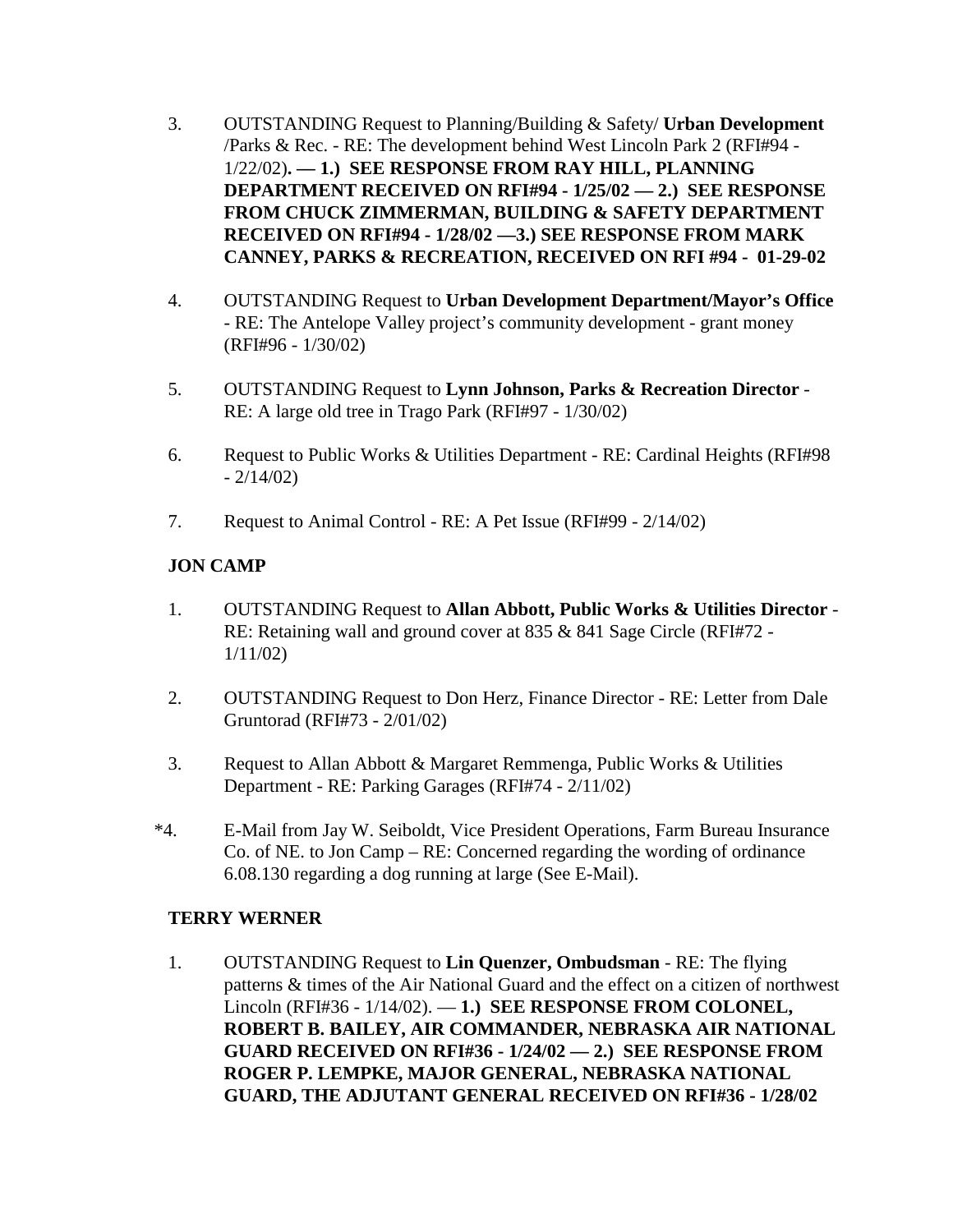- 2. OUTSTANDING Request to **Marc Wullschleger, Urban Development Director** - RE: Improvements at  $27<sup>th</sup>$  & Vine (RFI#38 -  $1/22/02$ )
- 3. OUTSTANDING Request to **Lynn Johnson, Parks & Recreation Director** RE: Question regarding entrance signs at Pioneers Park (RFI#42 - 1/28/02)
- 4. OUTSTANDING Request to Public Works & Utilities Department RE: A Traffic Problem - Highway 2 (RFI#45 - 1/30/02). — **1.) SEE RESPONSE FROM SCOTT OPFER, PUBLIC WORKS & UTILITIES DEPARTMENT RECEIVED ON RFI#45 - 2/11/02**
- 5. Request to Allan Abbott, Public Works & Utilities Director RE: Intersection at 56th & "R" Streets (RFI#47 - 2/4/02). — **1.) SEE RESPONSE FROM SCOTT OPFER, PUBLIC WORKS & UTILITIES DEPARTMENT RECEIVED ON RFI#47 - 2/12/02**
- 6. OUTSTANDING Request to Georgia Glass, Personnel Director RE: Manager Training (RFI#48 - 2/6/02)

# **COLEEN SENG**

- 1. OUTSTANDING Request to Law/Police **/Airport Authority/Mayor's Office** RE: Parking Citations at the Airport (RFI#883 - 1/22/02). — **1.) SEE RESPONSE FROM JOHN C. McQUINN, LAW DEPARTMENT RECEIVED ON RFI#883 - 1/24/02 — 2.) SEE RESPONSE FROM JIM PESCHONG, POLICE DEPARTMENT RECEIVED ON RFI#883 - 2/14/02**
- 2. OUTSTANDING Request to Public Works & Utilities Department RE: The traffic study for University Place and Nebraska Wesleyan (RFI#884 - 2/4/02)
- 3. Request to Public Works & Utilities Department RE: Question on a Water Bill regarding the two service fees (RFI#885 - 2/11/02)

# **KEN SVOBODA**

- 1. OUTSTANDING Request to **Marc, Wullschleger, Urban Development Director** - RE: Property on North 27<sup>th</sup> Street - Midas Muffler (RFI#7 - 1/22/02)
- 2. OUTSTANDING Request to Allan Abbott, Public Works & Utilities Director RE: Superior Street pedestrian overpass (RFI#9 - 2/8/02)
- 3. Request to Don Herz, Finance Director RE: Keno fund distribution (RFI#10 2/12/02)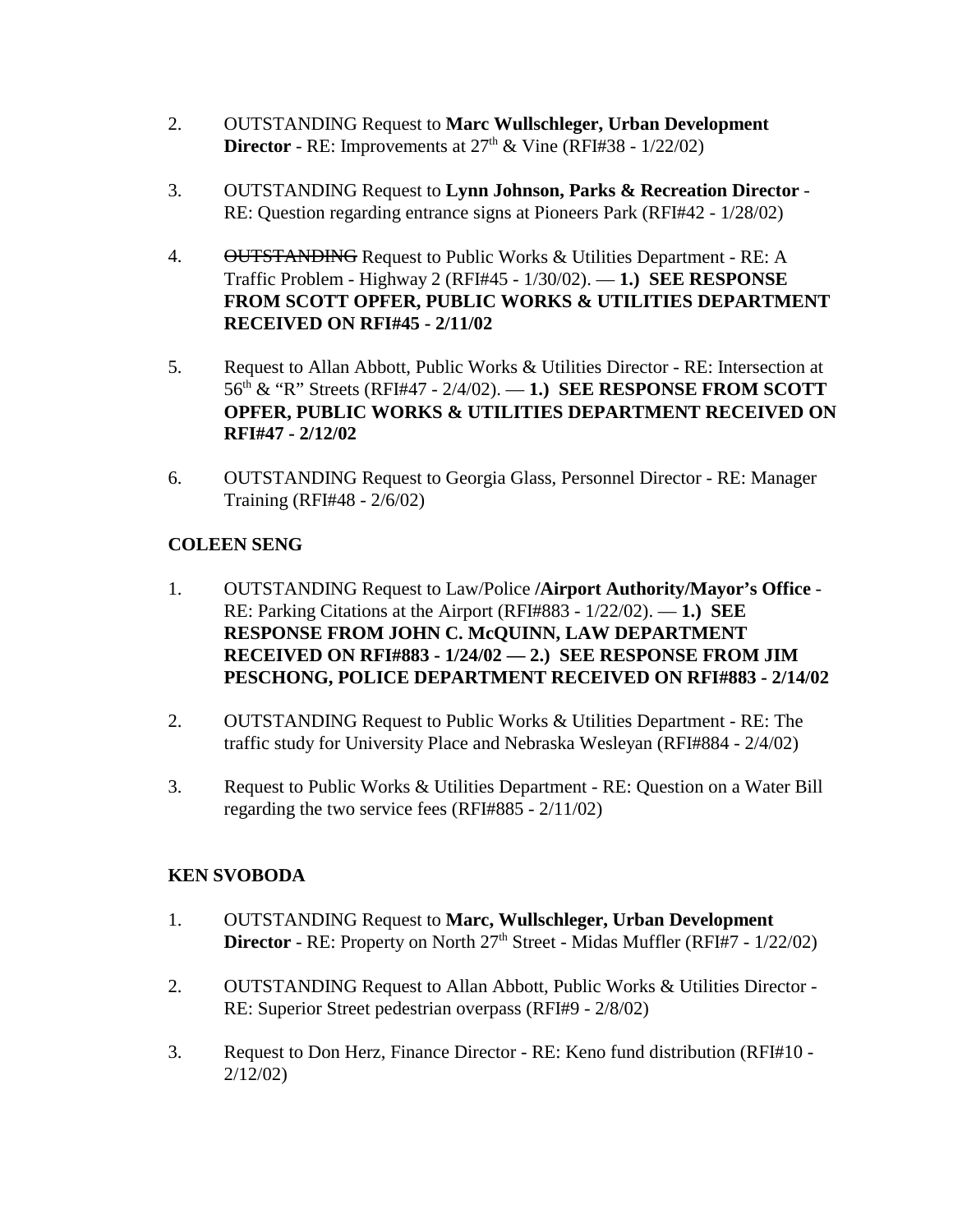### **JONATHAN COOK**

1. Request to Public Works & Utilities Department/Police - RE: West A Area Traffic Concerns and Suggestions (RFI#64 - 2/4/02). — **1.) SEE RESPONSE FROM BOB WILHELM, SOUTHWEST TEAM CAPTAIN, POLICE RECEIVED ON RFI#64 - 2/7/02. — 2.) SEE RESPONSE FROM SCOTT OPFER, PUBLIC WORKS & UTILITIES DEPARTMENT RECEIVED ON RFI#64 - 2/12/02** 

#### **B. DIRECTORS AND DEPARTMENT HEADS**

#### **FIRE DEPARTMENT**

\*1. An Article from Fire Chief Mike Spadt - RE: "President Proposes \$3.5 Billion for State, Local First Responders (See Article).

#### **PARKS & RECREATION DEPARTMENT**

\*1. Letter from J.J. Yost to Lorrie Benson - RE: Sidewalks and Trail Connections on South 14<sup>th</sup> Street near Densmore Park/Walt Library (See Letter).

### **PLANNING**

- \*1. Memo from Kathleen Sellman RE: NOBEL Bond Tracking Annual Report (See Material).
- \*2. Response Letter from Ray Hill to Richard B. Campbell, President, Northwoods Plaza - RE: Extending completion dates (See Letter).
- \*3. Letter from Jean Walker to Property Owner RE: Special Permit No. 1629D (Council Resolution No. A-81337 - Reconsideration) S.  $27<sup>th</sup>$  Street & Porter Ridge Road (See Letter).
- \*4. Material from Kathleen Sellman RE: Comprehensive Plan Major Remaining Issues Report (See Material).

# **PLANNING COMMISSION FINAL ACTION . . . . . .**

\*1. Special Permit No. 1948 ( Wireless facility - northeast of Pine Lake Road and South 14<sup>th</sup> Street) Resolution No. PC-00732.